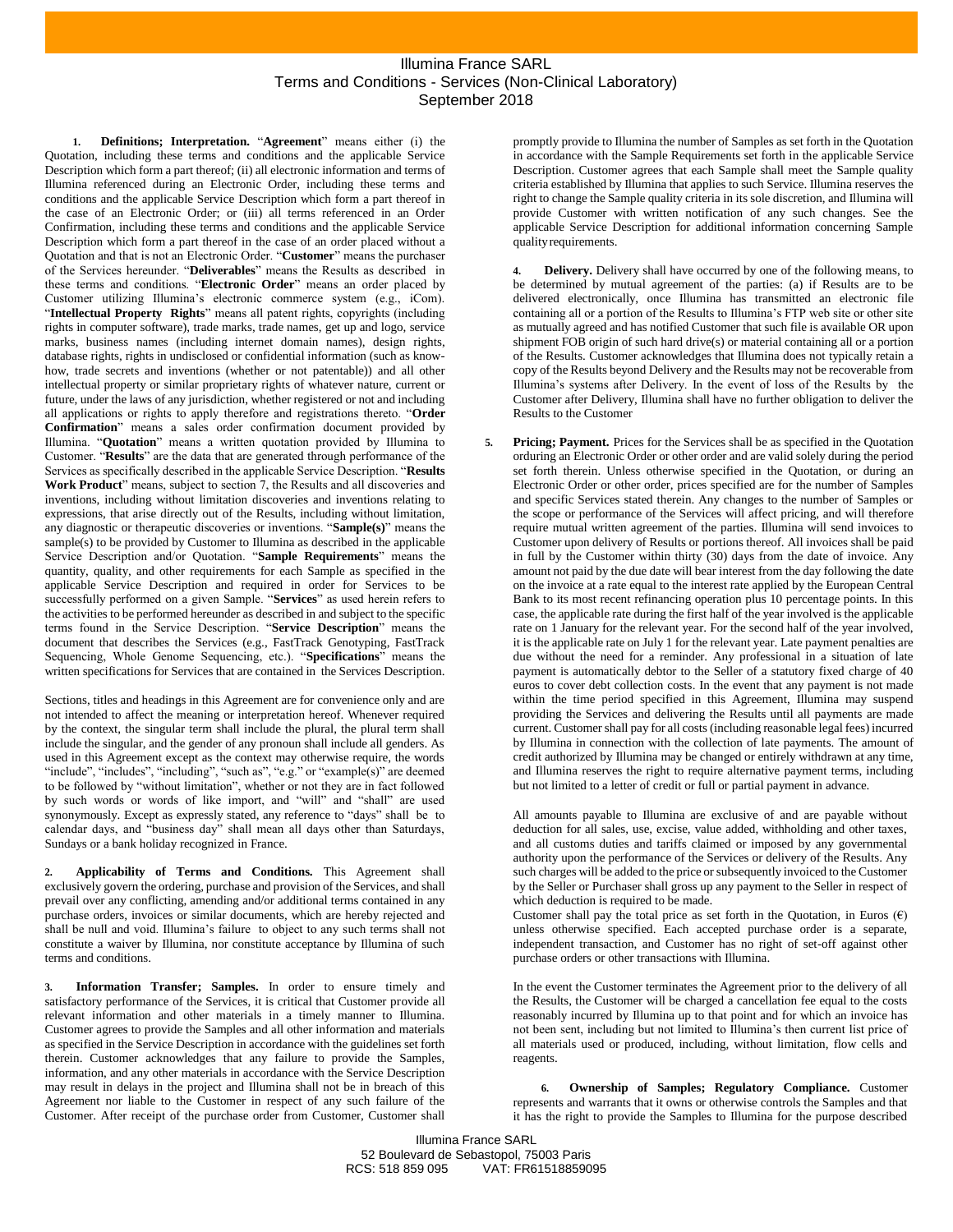herein. Illumina shall use the Samples solely for the purpose of performing the Services. Illumina agrees that it will promptly return or destroy, in Customer's sole discretion, any unused Samples or portions thereof following the delivery of the Results. Customer shall obtain and maintain all necessary licenses and consents and comply with all applicable laws and regulations in relation to the transfer of the Samples to Illumina and the performance of the Services.

**7. Intellectual Property.** The Results Work Product shall be owned by Customer and all right, title, and interest in, to and under the Results Work Product, including without limitation all Intellectual Property Rights therein, shall vest immediately upon their creation in the Customer. Results Work Product shall not include any discoveries or inventions, including without limitation discoveries and inventions relating to expressions, that were in Illumina's possession or known by Illumina or its affiliated entities prior to performance of the Services, and any materials, processes, or methods used by Illumina in the performance of the Services and any Intellectual Property Rights owned by or licensed to Illumina prior to the performance of the Services, including without limitation in each case any modifications or improvements thereto and Intellectual Property Rights therein. Customer shall at all times retain all right, title, and interest in the Samples provided hereunder.

**8. Research Use Only.** Customer acknowledges that the Services are provided for research use only and are not being performed in a clinical laboratory. The Services are not an article or accessory intended to be used specifically for the medical purpose of: diagnosis, treatment, prevention, monitoring or alleviation of a disease, injury or disability; compensation for an injury or disability; investigation, replacement or modification of the anatomy or or a physiological process or state; or control or support of contraception;, and the Results are not intended to be medical advice. The Services have not been subjected to any conformity assessment or other regulatory review or certified, approved or cleared by any conformity assessment body or other regulatory body in any country for diagnostic use or any other purpose.

9. **Limited Warranty.** Illumina warrants to Customer that all Results delivered by Illumina hereunder shall conform to the Specifications in all material respects and shall be used for research use onlywithout prejudice to any authorizations necessary for the conduct of clinical trials, which shall be Customer's sole responsibility. Except as expressly set forth in this section 9, the Results are provided to Customer on an "as is" basis, and illumina, to the maximum extent permitted by applicable law, expressly disclaims any and all warranties, express or implied, including, without limitation, any implied warranty of merchantability, fitness for a particular purpose, accuracy, utility, or non infringement with respect thereto.

<span id="page-1-0"></span>**10. Indemnification.** Illumina shall indemnify and hold harmless Customer, its affiliated entities and their respective directors, officers, employees, agents, successors, and assigns from and against any liabilities, expenses, or costs arising out of any claim, complaint, suit, proceedings, or cause of action brought by a third party pertaining the infringement of such third party's valid and enforceable Intellectual Property Rights resulting from the methods, materials, or processes specified by Illumina and used by Illumina in performance of the Services and Illumina shall pay all settlements entered into, and all final judgments and costs (including reasonable legal fees) awarded against Customer (and Illumina, as the case may be) in connection with any such action.

Customer shall indemnify and hold harmless Illumina, its affiliated entities and their respective directors, officers, employees, agents, successors, and assigns from and against any liabilities, expenses, or costs arising out of any claim, complaint, suit, proceedings or cause of action brought by a third party pertaining to (i) infringement of such third party's valid and enforceable Intellectual Property Rights resulting from Customer's (a) providing the Samples, information and other materials, (b) specification or selection of any methods, materials, or processes to be used in the performance of the Services, other than those methods, materials, or processes that are specified by Illumina in the Service Description and used by Illumina in performing the Service, and (c) specification or selection of the SNP loci in the case of genotyping or regions of interest in the case of targeted sequencing, and (ii) or arising out of any actions Customer has taken based on its analysis, interpretation, or use of the Results and any other information provided by Illumina under this Agreement and Customer shall pay all settlements entered into, and all final judgments and costs (including reasonable attorneys' fees) awarded against Illumina (and Customer, as the case may be) in connection with any such action.

the indemnified party (i) notifying the indemnifying party promptly in writing of such action,

(ii) giving the indemnifying party exclusive control and authority over the defense and settlement of such action, (iii) not admitting infringement of any Intellectual Property Right without the indemnifying party's prior written consent, (iv) not entering into any settlement or compromise of any such action without the indemnifying party's prior written consent, and (v) providing all reasonable assistance to the indemnifying party (provided that the indemnifying party reimburses the indemnified party for its reasonable out-of-pocket expenses incurred in providing such assistance).

**11. Limited Liability. To the extent permitted by law, in no event will either party be liable to the other for any special, indirect, consequential incidental, exemplary, or punitive damages incurred by such party arising out of or in connection with this agreement (or the termination hereof), however caused and on any theory of liability, including, but not limited to, the costs of procurement of substitute services, the loss of data, the loss of prospective profits or anticipated sales, or on account of expenses, investments, or commitments in connection with the business or goodwill, or otherwise. Illumina's total and cumulative liability arising under or in connection with this agreement, shall in no event exceed the amount received by Illumina from customer under this agreement. The limitations set forth in this section shall apply even if a party has been advised of the possibility of such damages, and notwithstanding any failure of essential purpose of any limited remedy. Nothing in this agreement shall limit liability of a party or its affiliated entities for gross negligence or fraud**.

**12. Privacy.** Customer acknowledges that Illumina deems of utmost importance the privacy and anonymity of any individual that is the subject of the Samples. Therefore Customer shall not disclose or provide to Illumina any personal data (as that term is defined in the Data Protection Act 1998), shall comply with all legal, regulatory, and contractual obligations with respect to the privacy of the individual that is the subject of such Sample, and shall inform Illumina in a timely manner of any requirements applicable to Illumina's provision of these Services. Illumina shall not sell, trade or otherwise disclose to other customer of Illumina any account information of Customer. Customer acknowledges and agrees that Illumina is entitled to maintain and use a database of orders and account information pertaining to Customer for purposes of order processing, maintaining records and assisting with future orders of Customer.

<span id="page-1-1"></span>**13. Confidential Information.** Except as provided herein, each party shall maintain in confidence, and shall not use for any other purpose or disclose to any third party, information (of whatever nature) disclosed by the other party or its affiliated entities in writing and marked "Confidential" (or in a similar manner to indicate its confidential nature) or that is disclosed orally as confidential and confirmed in writing within thirty (30) days following such disclosure (collectively, "Confidential Information"). However, the source and identity of Samples, the Results, and the details of the methods, materials or processes used by Illumina in the performance of the Services which, by their very nature or the circumstances in which imparted, would reasonably be deemed confidential, shall be considered Confidential Information whether or not so marked. Each party shall disclose Confidential Information disclosed by the other party. The receiving Party shall disclose the Confidential Information of the disclosing party solely on a need to know basis to its directors, officers and employees and also agrees not to disclose to any third party any terms of this Agreement without the consent of the other party, except as required by securities or other applicable laws or regulations, in which case the Disclosing party shall seek confidential treatment to the extent available, under conditions that reasonably protect the confidentiality thereof.Confidential Information shall not include any information that is: (i) already lawfully known to the receiving party at the time of disclosure hereunder, (ii) now or hereafter becomes publicly known other than through breach of this Agreement, (iii) is disclosed to the receiving party by a third party that the disclosing party reasonably concluded was under no obligation of confidentiality to the disclosing party with respect thereto, or (iv) is independently developed by or for the receiving party without reliance on the Confidential Information of the disclosing party. The obligations of confidentiality contained in this Section [13 s](#page-1-1)hall remain in force for a period of no less than three (3) years from the delivery of all the Results, which shall in all events survive its earlier termination.

**14. Customer's Breach; Survival** In addition to any remedies specified elsewhere under this Agreement, and any remedies available to Illumina under law, Illumina may, immediately upon notice to the Customer, do any, all, or any combination of the following in the event Customer breaches the terms of this Agreement: (i) cease performance hereunder, or (ii) terminate any remaining

Each party's indemnification obligation pursuant to this Section [10](#page-1-0) is subject to